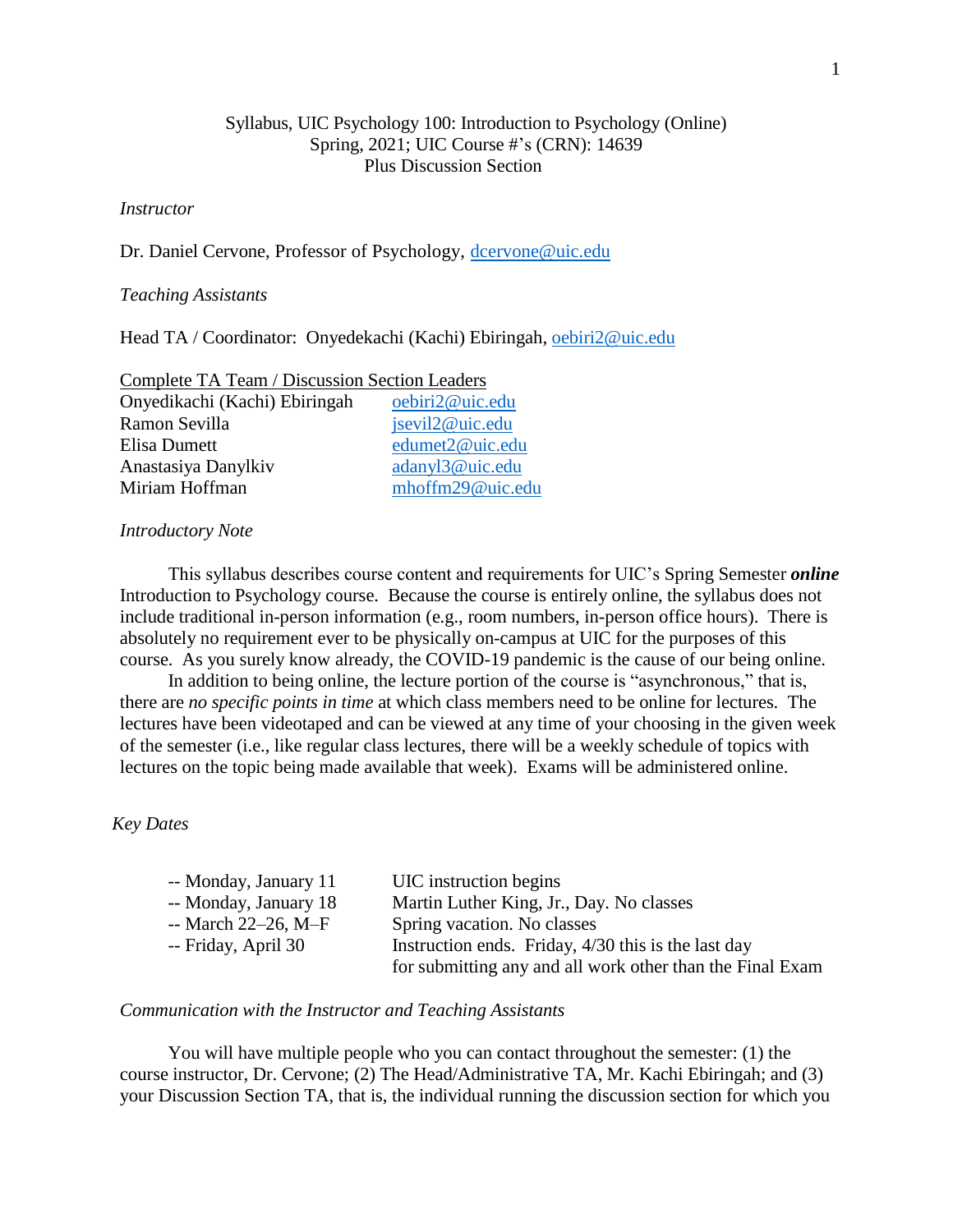have signed up. When you complete paper assignments (see below), your work will be graded by your Discussion Section TA. This individual therefore is (in addition to your instructor, DC) a key contact for you throughout the semester.

*Contact the Instructor (please!)*. Your instructor, Dr. Cervone, will be available throughout the semester. Please feel free to email any and all course questions to me at [dcervone@uic.edu.](mailto:dcervone@uic.edu) DC is also happy to set up video meetings for anyone who would like to discuss any aspect of course content; please email me to set this up. We are not setting up designated office-hour times for this because the course is asynchronous; but because it is asynchronous, I'll (DC of course) have a very flexible schedule for meeting.

### *Course Content and Goals*

# *Course Content: Where is it?*

We will be making heavy use of the course's **Blackboard website** for the delivery of educational content and for the overall administration of the course. The Blackboard website is integrated with the UIC registration system; once you are in the course, you should automatically appear in the course website. The UIC website also is integrated with a website established by the publisher. One of your options for getting the textbook, which you will *need* in electronic form, is to purchase the textbook through the UIC Blackboard site. (Details below).

## *Course Content: When does it appear?*

A large number of course elements are timed; they occur in a given week of the semester. Those elements will appear on the Blackboard website during that week. For example, if we are covering Developmental Psychology in Week 5, material such as quiz-yourself questions that pertain to developmental psychology, or the "Try This" (see below) activity for Developmental Psychology, will not be available until that week. The idea is that, just as is the case with an inperson course, class activities will be "synched" to the topic of the given week.

### *The Substance: Course Goals*

Our educational goal is to introduce you to the science of psychology. Since the idea of "introducing" a subject is a little vague, we'll spell it out. In this -- and almost any - introductory course, "introducing" means two things; you should, in other words, be able to answer to two types of questions as a result of taking the course.

### (1) *How do professionals in the field analyze whatever it is that they're studying?*

How do they decide what problems to try to solve? How do they go about solving them; what, in other words, are their research strategies?

### (2) *What have these professionals learned?*

What are the field's most important findings? How have basic-science discoveries been applied to socially-significant problems?

In this course, we thus will cover the strategies of psychological science and the main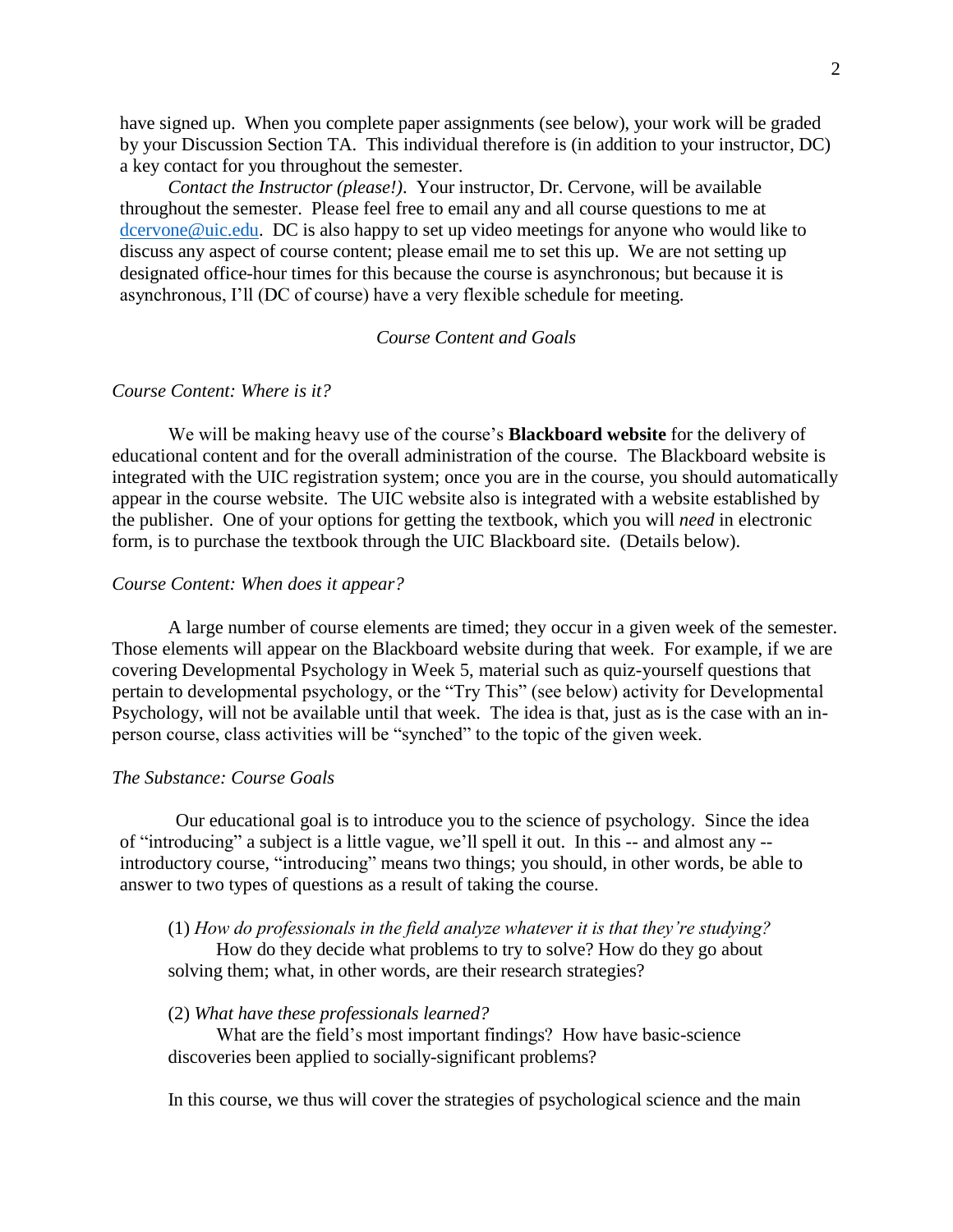findings in each major branch of the field.

### *Readings and the Textbook*

All required readings (note: you will need to do some additional reading for the paper assignments; see below) will come from our textbook: *Psychology: The Science of Person, Mind, and Brain*, Cervone (yes, that's me, your course instructor).

#### *Do I Really Need this Book?*

The answer to "Do I really need this book?" is yes! Our textbook is the primary learning tool of this class; it contains much more information, in total, than could ever be presented in lectures. A great deal of material on the exams will be coming from the book. For learning purposes, you will need the textbook in this class to the same degree that you would need the class textbook in a course in, for example, mathematics.

In addition to traditional textbook content, the e-book contains (a) a large amount of pedagogical material (chapter reviews, test-yourself quizzes, etc.) written by the book's pedagogical author, Professor Tracy Caldwell of Dominican University, and (b) activities that are course requirements, and for which you thus will earn credit. As is explained below, you can link to this textbook content from the Blackboard website.

Fyi, the publisher uses the name "Launchpad" for the full collection of material: textbook content, study guide/quizzes, and online experimental activities.

### *Getting the Book*

You can purchase the textbook in either of two forms:

(a) *e-book/Launchpad Access Only*. You have a money-saving option: You can purchase *only* the electronic version of the textbook (the e-book). E-book purchase gives you the textbook material plus all of the Launchpad material (quizzes, activities).

**How do I get the e-book?**: The easiest way to get the e-book is through the course's Blackboard website. Whenever you are on Blackboard and access some material from the book, you will see the wavy red image below – looks like an M; it's the Macmillan publishing corporate logo.



### Chapter 1 Introducing Psychology

Enabled: Statistics Tracking

In this chapter you will learn that psychology is a science with three different levels of analysis: the person, mind, and brain. A si the responsibilities of people working in a wide range of psychology-related fields. You will also learn about the difference betw and why critical thinking is an essential part of good psychological research.

When you click on the red M, you will be taken to a website where you can purchase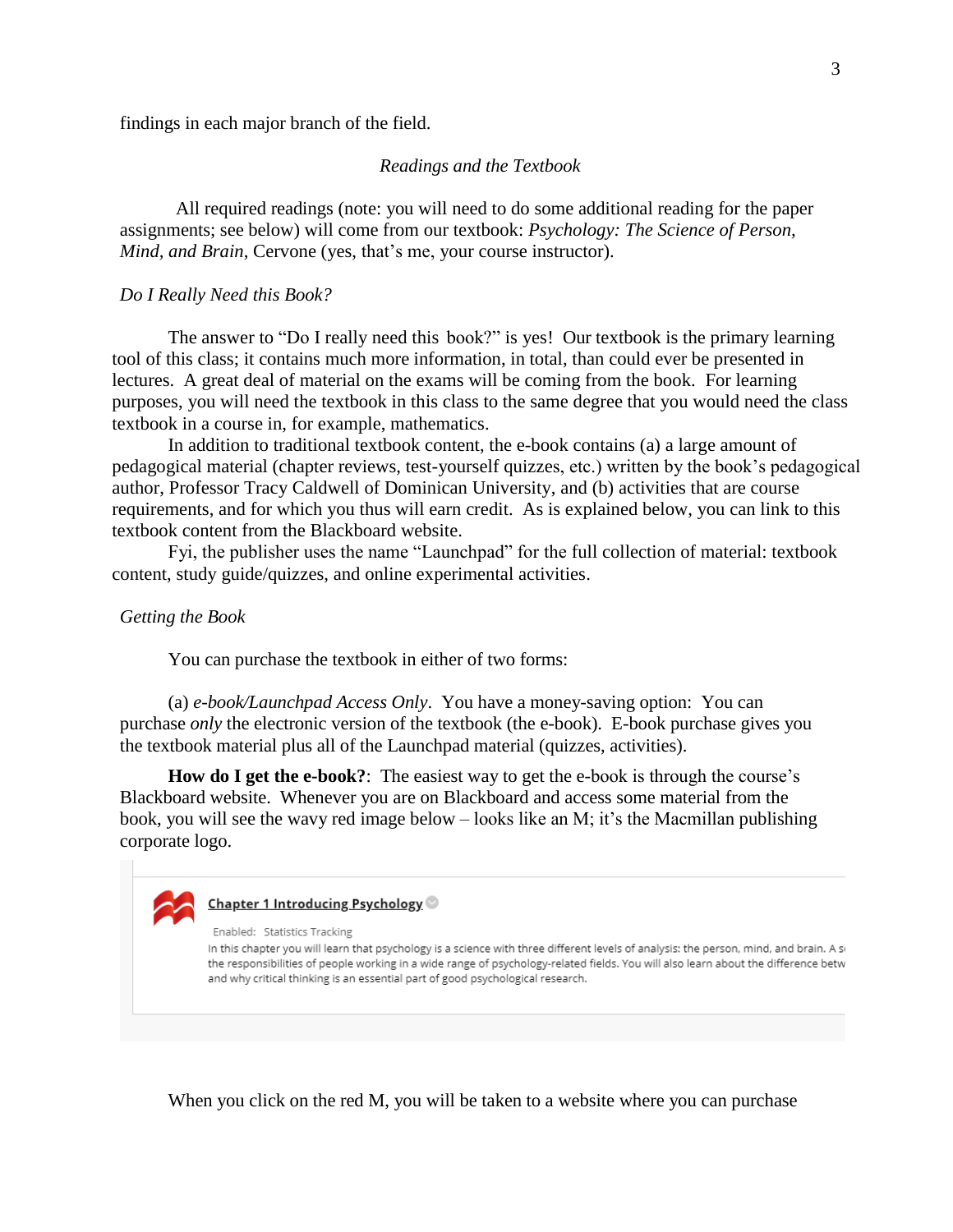access to the e-book. You should have the option of a free trial period; if you are unsure whether you want to take the course, you can select the free trial period, and then after some period of time the free trial will expire and you'll need to purchase access.

(b) *Physical, hard-copy + electronic access*. If you would like a hard copy as well as the needed electronic access to, then you can get that through the Macmillan website

[https://www.macmillanlearning.com/college/us/product/Psychology-The-Science-of-](https://www.macmillanlearning.com/college/us/product/Psychology-The-Science-of-Person-Mind-and-Brain/p/142922083X)[Person-Mind-and-Brain/p/142922083X](https://www.macmillanlearning.com/college/us/product/Psychology-The-Science-of-Person-Mind-and-Brain/p/142922083X)

If you purchase a "package" of hard copy plus Launchpad, you will get an "access code" that gets you in to the set of online materials.

For now, I will emphasize that you do *not* need to purchase a hard copy of the book; you can save a lot of money (compared to the hard copy) by just purchasing the e-book.

Note that if your purchase is e-book/Launchpad, you will have access to the materials for a limited period of time (I believe it is six months). After that, you won't have access to the textbook. For many of you, this won't be important at all. However, if you plan to go into some field of study for which you will need to pass a test that includes psychology material, then you might want to consider retaining a hard copy book as a reference. Note that the Medical College Admission Test [MCAT] includes many test items on psychology, and our book's preface relates MCAT test coverage to textbook coverage.

*Don't do this*: Something that you *don't* want to do is to purchase only a used hard copy of the textbook, with no electronic access. You need the electronic access – especially here, in an online course! – in order to complete course assignments.

# **Course Activities – or "**What am I supposed to do?**"**

Your biggest question when the course begins is likely "What am I supposed to do?" When classes meet in-person, in-class announcements spell out what you're supposed to do in the 1-2 week ahead. The equivalent information source, in this class, is the "Topic Presentations and Assignments" link on the Blackboard web site. This screen shot shows where it is. (The red arrow does not appear on the web site; I've added it here just to indicate where the Topic link is.)



Every week, you will need to check the "Topic, Presentations, & Assignments" link to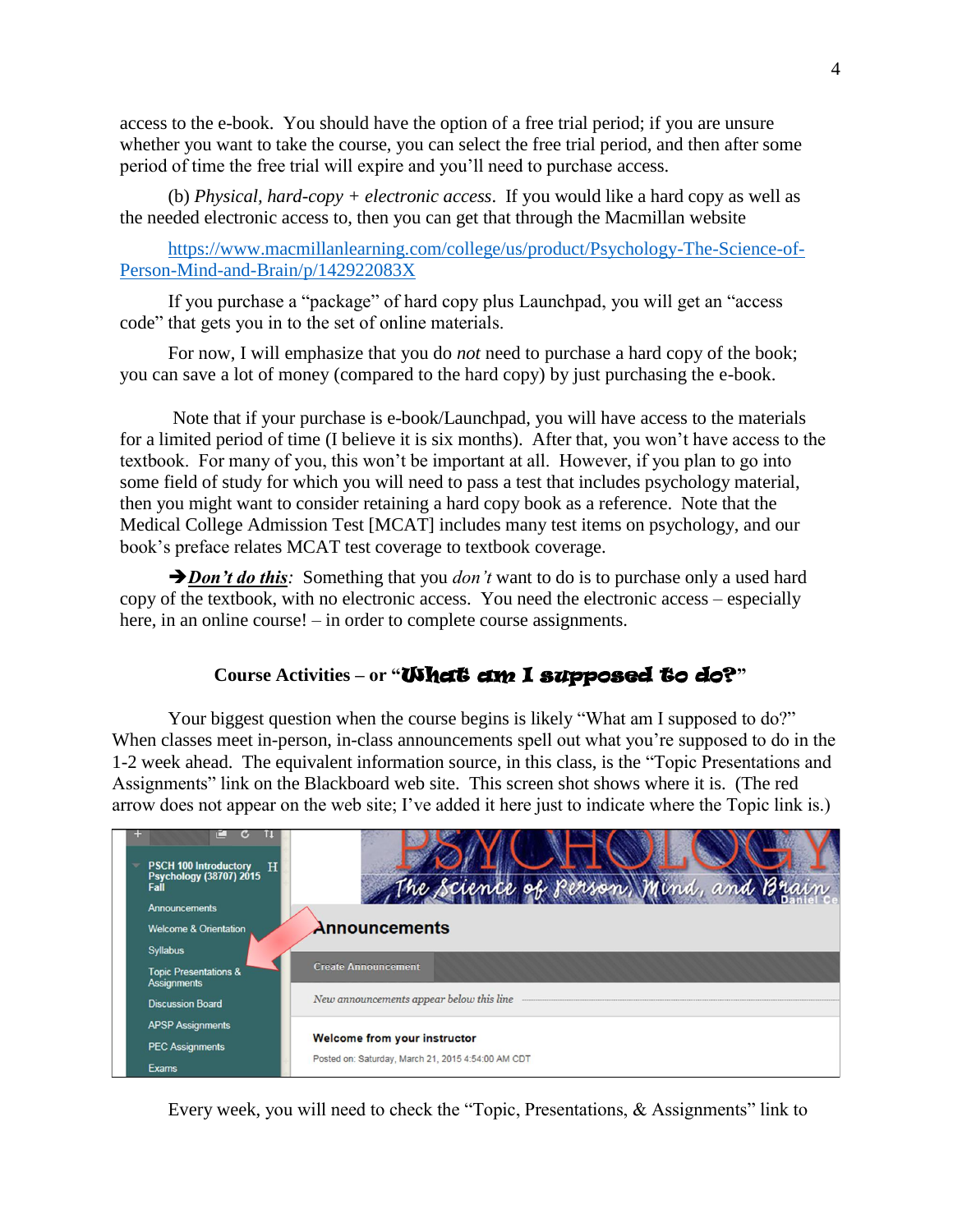find out what to do in the days ahead. **This is critical for your participation in the course!** As long as you check this material each week and do the listed assignments, the course should be relatively straightforward. But if you forget to check the "Topics, presentation, and assignments" information, you'll fall behind on material and miss out on class credits that go toward your final grade. The topics will appear every one-two weeks throughout the semester.

You will find a variety of types of information under "Topic, Presentations, & Assignments"; they are listed below. The first two items are Educational Content, and the other four are Graded Assignments (they're educational too, of course, but they also earn you class credit toward your course grade).

## *Educational Content*

-- **Reading**: The textbook reading for the time period will be indicated.

-- **Video Lectures**: Clicking where it says "Video Lecture" will lead you to our lectures.

Some notes about the lecture videos: (1) After each lecture segment you will be shown a question and asked to provide an answer. The answers are not graded; the question-and-answer process is merely designed to help your learning of the material by ensuring that you are picking up on significant points in the lectures. (2) These video lectures were updated in Fall 2019 and simulate what you might get in a lecture. The majority of the screen will be something like a slide show, with the professor's image in the corner. This format also allows example videos to be easily incorporated into the lecture. (3) The lecture and the content of the textbook overlap, but they are not identical. The textbook contains details that are not covered in lectures, and the lectures contain discussions that are not always found in the textbook. The exams will draw on material in **both sources** (textbook and lectures), and will emphasize the points of overlap between the two.

## *Three Graded Assignments Associated with Each Course Topic*

For each of the 14 topics of the course (which are listed in a table below), there are three assignments. Each earns one point of course credit.

-- **Discussion Board**: Discussion Board will pose a question to class members, and ask you to respond to the question, or so a classmate's prior response to the question. Detailed instructions for the given discussion board will be provided on the Blackboard website. At the outset of the semester, Discussion Board will appear on the Blackboard site for the main lecture component of the course. It will then gravitate to your Discussion Section Backboard page.

-- **Try This Research Activities**: The textbook features online research demonstrations, one per chapter (or one per "topic" as listed on the website; each topic corresponds to a textbook chapter). In each chapter, you will be asked once to complete a research activity. When doing so, you will earn credit toward your final grade. For your information, and for the purpose of UIC records, I note that this activity, Try This Research Activities, combined with Discussion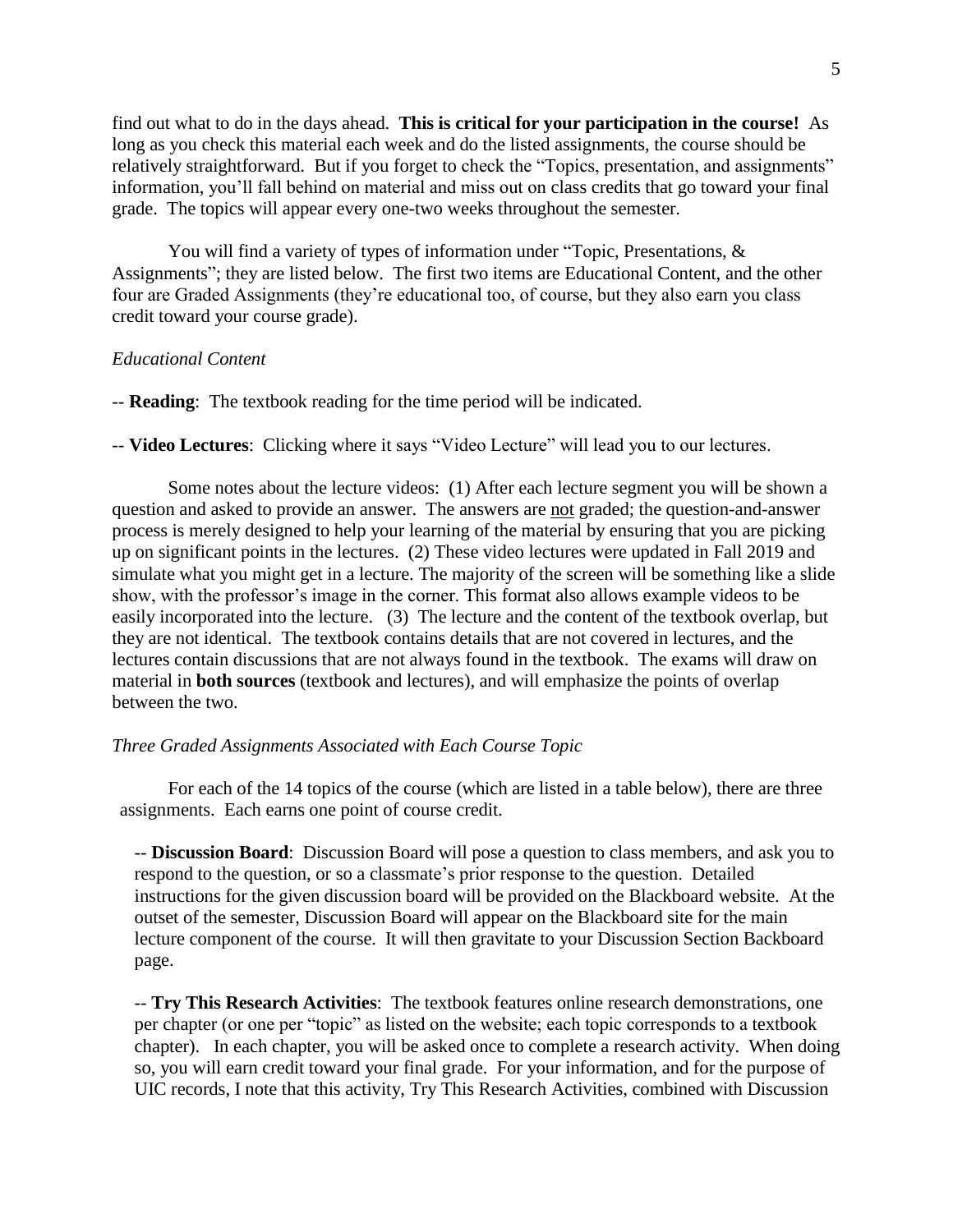Board provide the educational experiences that occur during in-person discussion sections in our traditional in-person Introductory Psychology course.

-- **Quiz Yourself/LearningCurve**: For each topic (i.e., each textbook chapter), you will be directed to online quizzing. These quizzes generally will draw upon the resources of "Learning Curve," an educational supplement produced by our textbook's publishing company (Macmillan). Completing the Quiz Yourself activity will reinforce your knowledge of textbook material – while also earning you credit toward your final course grade.

## Points and Grades

There are seven types of graded requirements (listed below). Each one has a certain number of points associated with it, as detailed below. Your course grade will be based on the sum total of points that you earn.

**Scheduling note**: As indicated below, for many graded assignments you need to do the assignment *by the end of the week in which it is due.* As you can see in the table of dates near the end of this syllabus, the end of the week frequently is defined as end of day, midnight, on Sunday. We will try to have all assignments for a given week posted by the Friday *prior to* the week in which the assignments are due. The assignments then will need to be done by the end of the week. The exact schedule is in the table below, in the section of the syllabus titled "*Our Schedule: Course Topics, Textbook Readings, and Assignment Due Dates."*

# *(1) Exams*

There will be four exams. The exams, which will consist of multiple-choice questions, will be administered electronically. Since you will be taking them at home, they will be administered under an honor code system combined with a piece of software from UIC called "LockDown Browser" which is (I'm quoting here from online material) "a custom browser that locks down the testing environment for tests taken in Blackboard. [with] LockDown Browser [test takers are] unable to copy, print, access other applications, visit other websites, or close the test until it is submitted." Prior to the first exam, we will send more information about using LockDown browser.

The exams will cover material discussed in the lectures and textbook readings. As noted above, the lectures and readings are not entirely redundant; there will be some material on the exam discussed only in class, and some material discussed only in the book (plus lots of material discussed in both). Thus, you cannot expect to do well on the exams unless you know the material from both the lectures and the textbook.

The dates of the four exams are as follows: Exam 1: Tuesday, February 9 Exam 2: Tuesday, March 9 Exam 3: Tuesday, April 6 Exam 4: (Final exam): Date during Final Exam Week to be announced Final exam week is May 3–7, M–F. Final exam dates are set by UIC, not by individual course instructors. As of early Jan, UIC has not yet established our final exam date.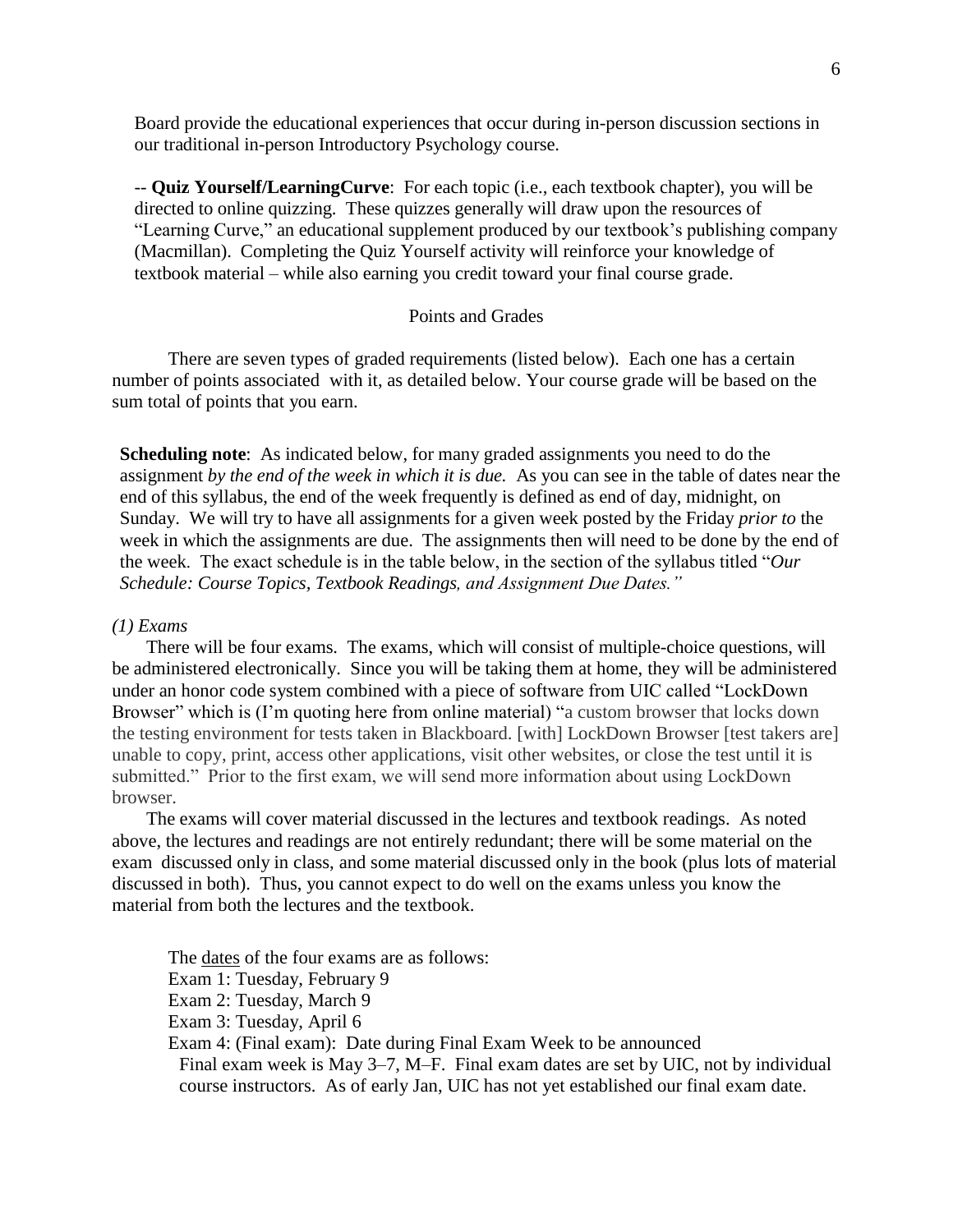The times of day of the exams are as follows. You can take the exam at any time of your choosing during the given exam day, between 8am and 10pm. In other words, the exam will become available to you online at 8am on an exam day, and you can start it as late as 10pm on that exam day. Once you start the exam, you will have 1.5 hours (a standard in-person class length) to complete the exam. (If you start in the evening, near 10pm, you will still have the full 1.5 hours. 10pm is the latest \*start\* time.)

The fourth (final) exam will not be a cumulative exam. It simply will cover the material in the last fourth of the course.

All exams will have approximately 50 multiple-choice questions. This means that, in the point-accrual system of our course, there will be about 200 total exam points.

## (2) *Paper assignment: Applying Psychological Science Papers*

During the semester, you will be writing two papers. For both, your assignment is to apply an idea *and research findings* in psychological science to a topic outside of psychological science, per se. Thus, the assignment is cleverly titled Applying Psychological Science Papers [<sup>APSP</sup>'s]. The assignment works as follows. During the first half of the semester, you will be given a set of potential paper topics for the first of the two APSP's that you will write. You can choose any of the topics on the list to write about. Each potential topic will have two parts:

(a) The description of an applied challenge, that is, some challenge faced in the "real world," outside of university departments of psychology. This is the challenge to which you will apply some psychological science.

(b) A scientific paper that presents some psychological science that can be used to address the challenge. You will be given reference information for the paper; in all cases you can enter this reference info into an internet browser to get the paper itself. Here's an example to make this concrete.

Here is an example paper assignment topic:

(a) *The Applied Challenge*: A grade school teacher is trying to assess the intellectual abilities of his or her students. A challenge the teacher faces is that the students seem to have different types of abilities: one is good at math but not art; another is good at reading and writing, but not math; a third has exceptional musical skills but does not excel in other areas. But the test that is being used at the teacher's school is an IQ test, that is, a test that measures general intelligence. The IQ tests don't seem sensitive to the fact that children have distinctive abilities. Some kid's abilities don't even seem to be measured by the test. What is the poor teacher to do?

(b) *The Scientific Paper with Psychological Science*: You then will be given reference information for a scientific paper that describes an alternative conception of intelligence, that is, an alternative to traditional IQ testing.

Your job in the paper is to (1) describe the theory and research presented in the scientific paper, and then (2) to apply that theory and research to the applied challenge, in other words, to explain how the psychological science (the theory and research in the paper) might help to solve the problem faced by the person with the applied challenge. You will be given more instructional information on this assignment at a later time.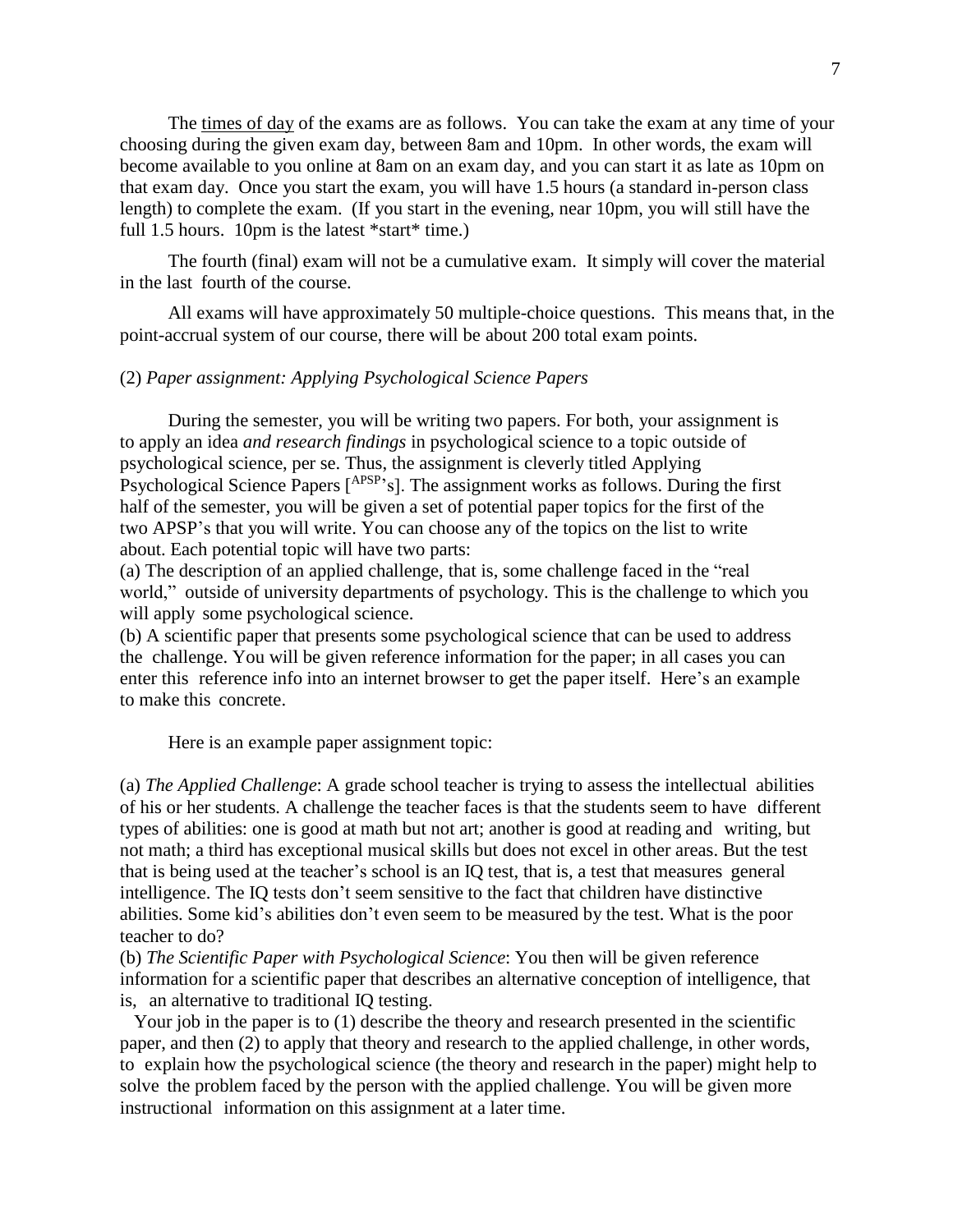So that's APSP #1. APSP #2 is identical. In other words, you'll be writing one of these papers in the first half of the course, and the other one in the second half. The only difference between APSP #1 and APSP #2 is the topics. In the second half of the semester, you'll be given a new set of topics, you'll choose one from this new list, and you'll write a second APSP paper, in the same format as the first paper. The topics for APSP #1 and #2 will relate to the material we cover in the first and second half of the course. Each of the two papers should be 3.5-4 pages in length. That's font size 12, 1-inch margins, doublespaced, and 3.5-4 pages of actual text that you yourself write.

### **Due dates**

APSP #1 is due at midnight (i.e., end of day Midnight) on Monday, February 22. APSP #2 is due at midnight Monday, April 12.

*Grading and Late Penalties/APSP Papers*. The papers will be graded on a 40-point basis. Thus, in the course's points-accrual system, there are 80 APSP points total, 40 for each of the two papers. Papers that are late will be accepted but will be assigned a late penalty of 2 points a day. (The following hopefully will not ever come into play, but the max late penalty is 15 points, if anyone turns in a paper 8 or more days late.)

*Submitting Papers*. Papers must be submitted electronically to the UIC Blackboard website, and its "SafeAssign" (Safe Assignment) system. Again, details will be discussed in class and in class announcements prior to due dates.

*Plagiarism*. You must avoid plagiarism when writing your paper. Plagiarism is any instance in which you include in your own paper material that is copied from another source, and fail to put that material in quotation marks and/or fail to properly cite the original source. If your paper includes material that was written by another student (at UIC or elsewhere), that also is plagiarism. Plagiarism is a serious academic offense. It is a violation of University guidelines regarding academic integrity. (These guidelines, for your information, are stated in the Undergraduate Course Catalogue.) Any amount of plagiarized material will cause you to receive zero credit for your paper and result in your paper being submitted to the UIC Office of Student Judicial Affairs. There have been cases in recent years in which students who have plagiarized material have been expelled from the University due to repeated violations of this University policy. So you want to avoid plagiarism!

Here's an example of plagiarism, and then an explanation of how to avoid plagiarizing material. Suppose you read in a book that "Freud proposed that there exist three distinct systems of human personality, the id, the ego, and the superego." If you, in your paper, write, "Based on what I have learned about Freud, I'd say that he proposed that there exist three distinct systems of human personality, the id, the ego, and the superego," then you have plagiarized the book's material. The person who wrote "proposed that there exist three distinct systems of human personality, the id, the ego, and the superego" is not you, it's the author of the book you read. Once there are more than 7 or 8 words in a row that are taken from another source, the material is considered to have been plagiarized unless you place the material in quotes and indicate who wrote it. There are, then, two ways to avoid plagiarism. One is to put the material in quotes. If the material on Freud originally appeared on p. 100 of a book by someone named Williams that was published in the year 2000, you would write "Freud proposed that there exist three distinct systems of human personality, the id, the ego, and the superego" (Williams, 2000, p. 100). The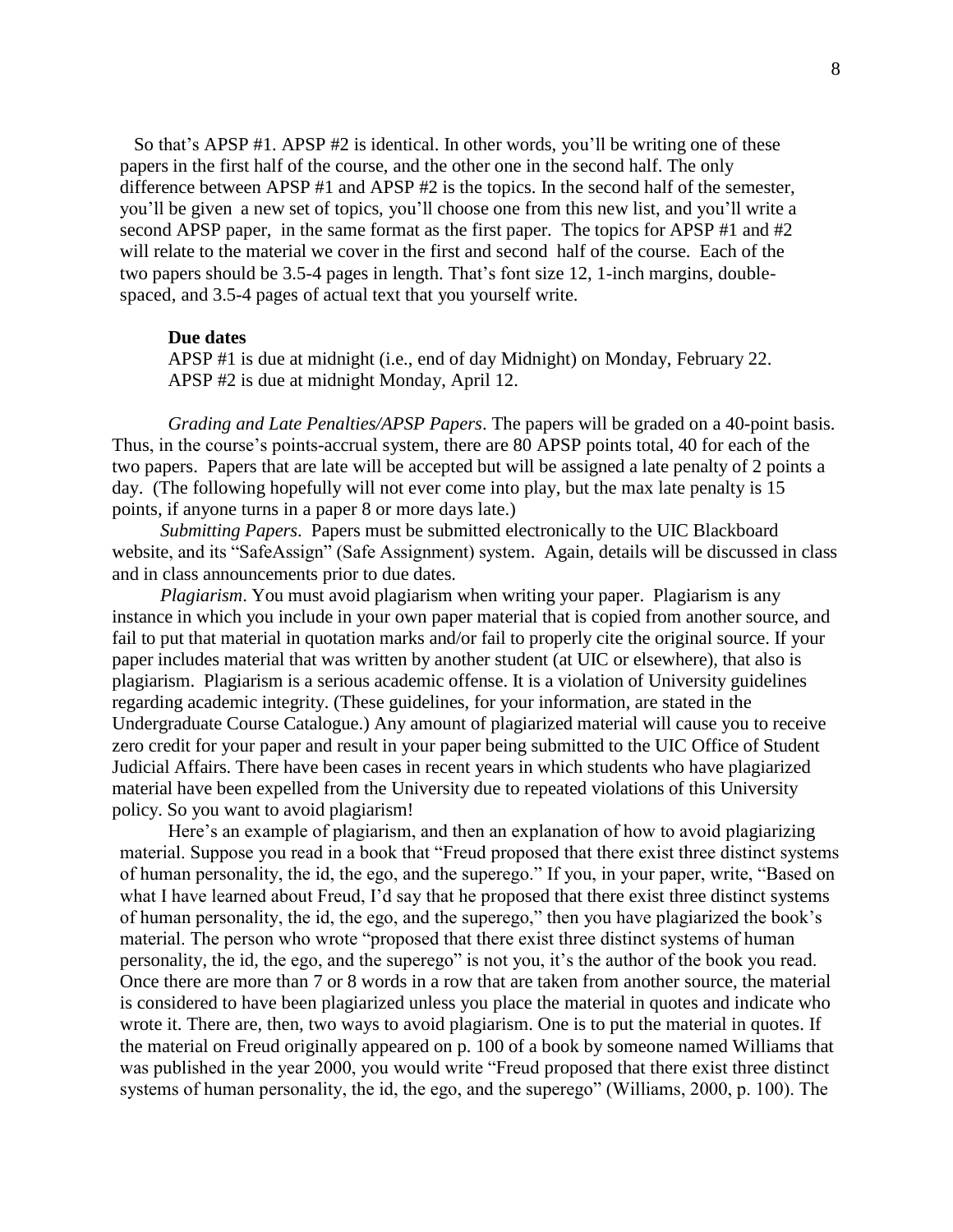other strategy, which is better, is to rewrite the material in your own words.

Extra note on plagiarism: UIC uses a plagiarism-detection system called Safe Assignment that \*automatically\* scans papers for plagiarism. Your paper will be submitted into this system, which will compare your manuscript to information on the internet and to other papers submitted by students at UIC. If the University's automatic system for detecting plagiarism tells us that your paper contains a substantial amount of plagiarized material, then we cannot accept it for class credit. UIC course instructors cannot give students credit for material that is identified as being plagiarized based on UIC's electronic system for identifying plagiarized material. Warning: This system works extremely well. Just last semester, someone turned in a paper that was plagiarized from another student from a few semesters in the past, and the system detected the plagiarism.

### *(3) Discussion Board*

Each time a new Discussion Board topic is presented (this will happen virtually every week of the semester), you will earn 1 point for making a constructive addition to the discussion. By "constructive," we mean something that goes beyond "yea, I agree with her"; your contribution should concretely address the content of what is being discussed. You could add a point of view, raise a related question that expands the discussion, take note of relevant scientific information in our book or lectures, or take note of some scientific information that you find outside of our class. (If any of you are taking courses in Anthropology, Biology, Philosophy, or Sociology, for example, material in your other courses may be relevant to this one.) More details about this assignment will be posted at the website. Note that points for a given Discussion Board can only be earned during the week in which the topic is posted; that is, you can \*not\* wait until late in the semester and then go back and add to the discussions you missed. Discussion boards will close at midnight on Sunday of the given week.

# *(4) Try This Research Activities*

You will earn 1 point for completing each Try This Research Activity; there generally will be one per chapter, or two per week. As with Discussion Board, you can only earn these points during a relevant week of the semester; the activities are associated with the topics in the readings and lectures. You will not be evaluated on these activities; in other words, once you do the Try This activity, you will get credit for doing it, no matter how well you do on the activity (if it's, e.g., a memory test, you do the activity, but you forgot everything you were supposed to remember, you still get credit).

In order to get credit, each *Try This* research activity must be completed in according to a specific schedule that will be posted on the website. The idea is for students to experience the research activity before is it discussed in readings and video lectures.

*(5) Quiz Yourself ("LearningCurve" online quizzes)*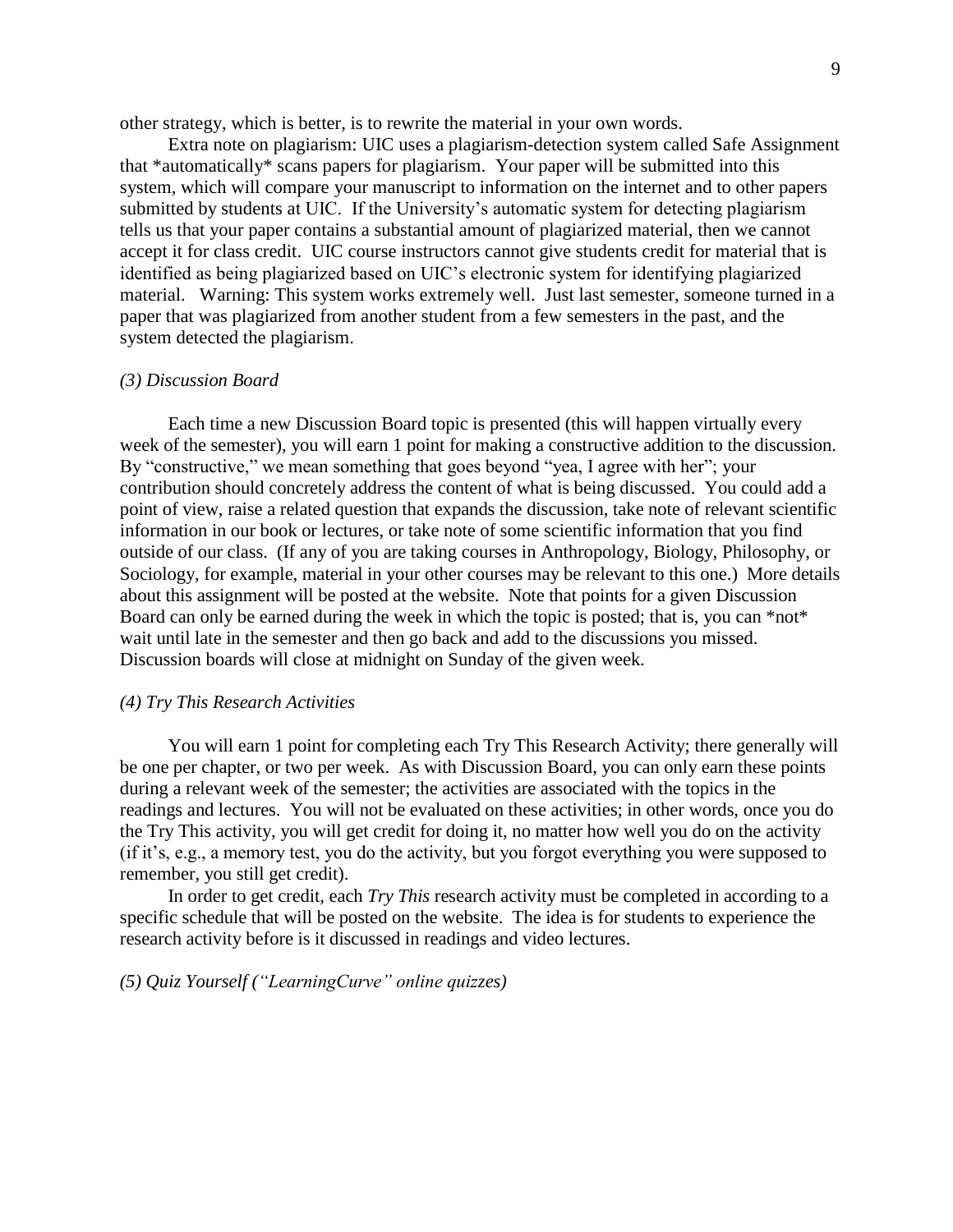You can earn *one point per topic* for completing a Quiz Yourself activity. Specifically, each chapter of the textbook has, associated with it, a set of online quizzes; in the language of the publisher these are called "LearningCurve" quizzes. You can earn a point of credit for completing *the first one of them* in the chapter, labeled quiz "a.". Fyi, on the Blackboard website, the LearningCurve quizzes will look like this:



Feel free, of course, to take the other ones, too! The quizzes are a good way to check on your understanding of the textbook material, and the textbook material will be on the exam. But you get a point just for just the first one, quiz "a." Instructions on the web site will specify exactly what it means to "complete" the activity. Quiz Yourself points for a given week can be earned by completing the activity by midnight, Sunday of that week (except for the last week of the semester when, by UIC rule, everything is due by the end of the day on the Friday prior to Finals week). Note this good news: You get credit for doing the LearningCurve quiz even if you answer the quiz questions incorrectly!

 *Regarding Sections 4 and 5 Above*: You may be thinking that one point for an activity is not likely to make any difference to your grade. But note that there will be a **Discussion Board**, a **Try This,** and a **Quiz Yourself** activity each of the 14 topics. That's 42 points total – a lot in the context of the course as a whole.

### (6) *Participation in Psychology Research*

In any class in the physical, biological, or social sciences, students should get some firsthand understanding of research in that field is conducted. In psychology, it is not possible for people in an introductory class actually to begin running their own research. Students, then, learn about research in a different way: by participating in research that others are conducting. At UIC, students participate in research and earn credits – Psychology Experience Credits (PEC's). As part of this course, you are required to earn 8 Psychology Experience Credits (PECs) by any of three methods: (1) participating as a subject in studies conducted under the supervision of Psychology Department faculty; (2) participating as a simulated client in one or more professional training sessions conducted by, and for the purpose of training, advanced undergraduate and graduate students in psychology, or (3) if you object to taking part in studies for any reason, by writing summaries of published empirical research. You can earn all 8 PECs by any one of these methods, or you may earn some PECs by each method. Like all other course requirement, these credits will be factored into your final course grade. You will two points for each PEC you complete. So there are 16 available PEC points, total.

More information on PEC's will be presented in Discussion Sections. Specifically, UIC's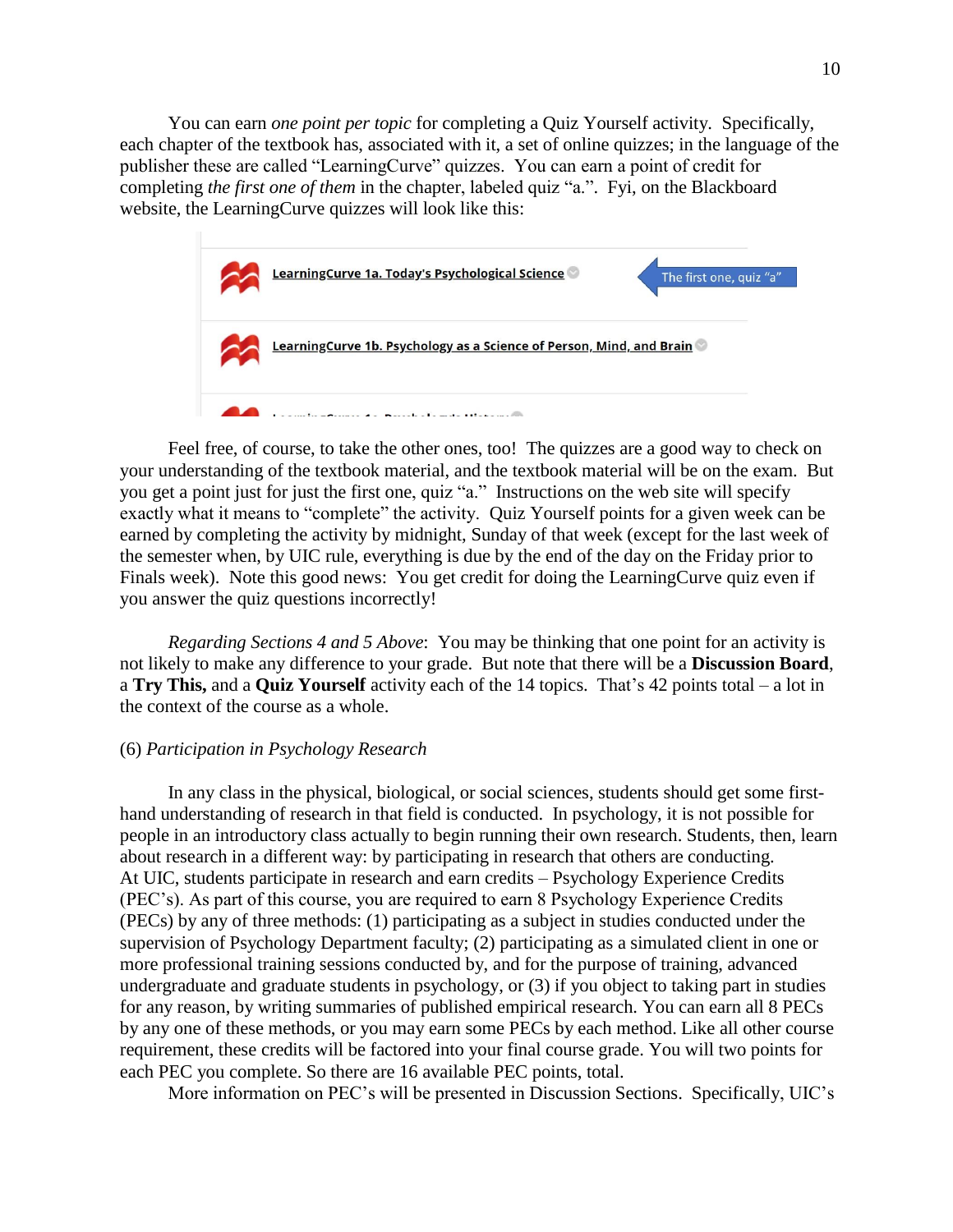Dr. Eric Leshikar, who administers the PEC system, will give a presentation that explains the system. *Please note*: The PEC system is not in any way administered by your course instructor, Dr. Cervone, or the course's TA's, including Mr. Ebiringah. The email contact and web system for the PEC system is distinct from other course materials; all PEC contact information will be announced during Dr. Leshikar's presentation, and then will be posted online.

# (7) *Discussion Section Attendance*

You earn credit toward your overall grade for your attendance at Discussion Sections. The exact course policy is as follows. You will receive 1 point for attending each discussion section. So if, e.g., you attend 9 of them during the semester you'll get 9 points, if you attend 10 you'll get 10 points, if you attend 11 you get 11 points. If you attend 12 or more you'll get 15 points, rather than merely 12. Here is why you get all 15 points for attending 12 or more. Inevitably, something may be wrong during the semester: you'll have a schedule conflict, zoom will crash, there will be a holiday on your discussion section day, etc. Rather than having us track every such event for every person in the course all semester long, we will simply give you full credit for discussion section, 15 points, once you attend 12 of the discussions.

And that's it. There are no extra credit projects. Your grade will be determined by your *overall point total* on the seven activities outlined above.

# *From Points to Grades*

Your final letter grade will be based on the sum total of points that you earn on the seven graded requirements above. Letter grades will not be formally assigned to each individual assignment; we will simply add up all the earned points at the end of the semester. Fyi, the total number of points will be approximately 350 points; I say "approximately" because the exact number of points will depend on the number of questions on the exam.

Once the point total is computed, letter grades will be assigned on a percentile system. The system will be one in which earning 90% of the total points will guarantee you an A, 80% will guarantee a B, 70% a C, and 60% (90 points) a D. Half the total number of available points (50%) will be required to pass the course; failing to earn more than half the credit on the exams and paper is equivalent to failing the course.

Exam and paper scores will be posted on the Blackboard website.

## *Our Schedule: Course Topics, Textbook Readings, and Assignment Due Dates*

Below is a listing of the order of topics, and associated readings, that we will cover.

| <b>TOPICS and EXAMS</b>                    | <b>DATES</b>                                 |
|--------------------------------------------|----------------------------------------------|
| <i>Topic 1: Introduction to Psychology</i> | Weeks 1 and 2.                               |
| Reading: Chapter 1                         | All assignments associated with Topics 1 and |
| Topic 2: Research Methods                  | 2 are due at the end of Week 2: by midnight  |
| Readings: Chapter 2                        | on Sunday, January 24.                       |
| <i>Topic 3: Social Psychology</i>          | Weeks 3 and 4.                               |
| Reading: Chapter 12                        | All assignments associated with Topics 3 and |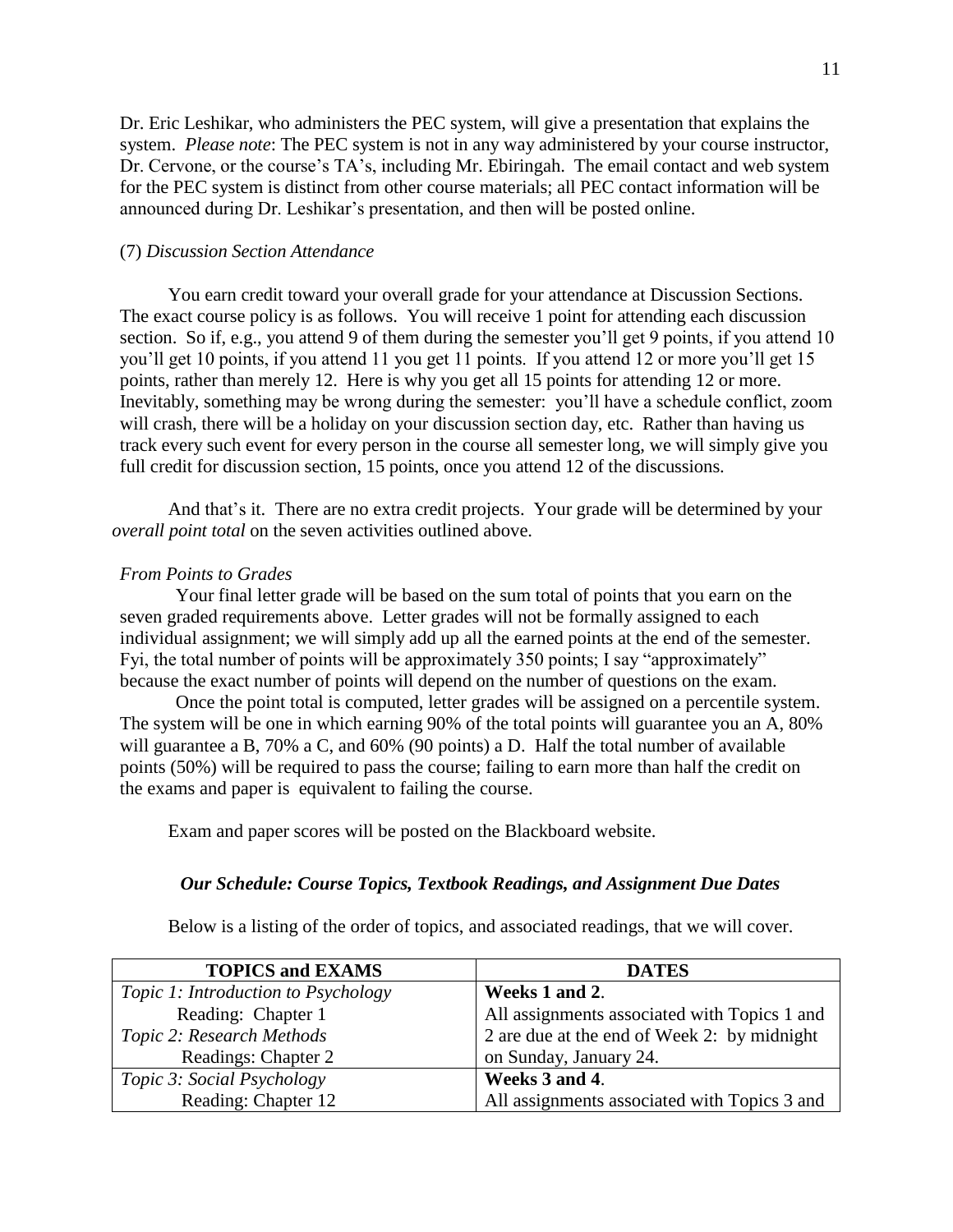| Topic 4: Personality                             | 4 are due at the end of Week 4: by midnight     |
|--------------------------------------------------|-------------------------------------------------|
| Reading: Chapter 13                              | on Sunday, February 7.                          |
| Exam 1                                           | <b>Exam 1</b> time window: Starting time of 1.5 |
| Covers Topics 1-4                                | hour time period is any time from 8 am to 10    |
|                                                  | pm., Tuesday, February 9                        |
| Topic 5: Development                             | Weeks 5 and 6                                   |
| Reading: Chapter 14                              | All assignments associated with Topic 5 are     |
| Topic 6: Psychological Disorders and             | due at the end of Week 6: by midnight on        |
| <i>Therapy: I</i> (start, not due yet)           | Sunday, February 21.                            |
| Reading: Chapter 15                              | <b>APSP 1 due midnight Monday Feb 22</b>        |
| Topic 6: Psychological Disorders and             | Weeks 7-8                                       |
|                                                  |                                                 |
| <i>Therapy: I</i> (finish)                       | All assignments associated with Topics 6 and    |
| Topic 7: Psychological Disorders and             | 7 are due at the end of Week 8: by midnight     |
| Therapy: II                                      | on Sunday, March 7.                             |
| Reading: Chapter 16                              |                                                 |
| Exam 2                                           | Exam 2 time window: Starting time of 1.5        |
| Covers Topics 5-7                                | hour time period is any time from 8 am to 10    |
|                                                  | pm., Tuesday, March 9.                          |
| Topic 8: Memory                                  | <b>Weeks 9-10</b>                               |
| Reading: Chapter 6                               | All assignments associated with Topics 8 and    |
| Topic 9: Learning                                | 9 are due at the end of Week 10: by midnight    |
| Reading: Chapter 7                               | on Sunday, March 21.                            |
| Topic 10: Thinking, Language, and                | <b>Weeks 11-12</b>                              |
| Intelligence                                     | All assignments associated with Topics 10       |
| Reading: Chapter 8                               | and 11 are due at the end of Week 12: by        |
| Topic 11: Consciousness                          | midnight on Sunday, April 11.                   |
| Reading: Chapter 9                               | APSP 2 due by midnight on Monday, April         |
|                                                  | 12.                                             |
| Exam 3                                           | <b>Exam 3</b> time window: Starting time of 1.5 |
| Covers Topics 8-10                               | hour time period is any time from 8 am to 10    |
| Note: Topic 11 is on Exam $\frac{4}{1}$ , not 3. | pm., Tuesday, April 6.                          |
| Topic 12: The Brain and Nervous System           | <b>Weeks 13-14</b>                              |
| Reading: Chapter 3                               | All assignments associated with Topics 12       |
| Topic 13: Sensation and Perception               | and 13 are due at the end of Week 14: by        |
| Reading: Chapter 5                               | midnight on Sunday, April 25.                   |
|                                                  |                                                 |
| Topic 14: Nature, Nurture, and their             | Week 15. All assignments associated with        |
| <b>Interaction</b>                               | Topic 14 are due at 5pm on Friday April 30      |
| Reading: Chapter 4                               | (the last day of instruction for the Spring     |
|                                                  | Semester. No assignments (other than the        |
|                                                  | final exam) can be accepted after midnight on   |
|                                                  | the $5th$ .                                     |
| Exam 4                                           | Exam 4 time window: Starting time of 1.5        |
| Covers Topics 11-14                              | hour time period is any time from 8 am to 10    |
|                                                  | pm on exam day. Date during Final Exam          |
|                                                  | Week to be announced.                           |